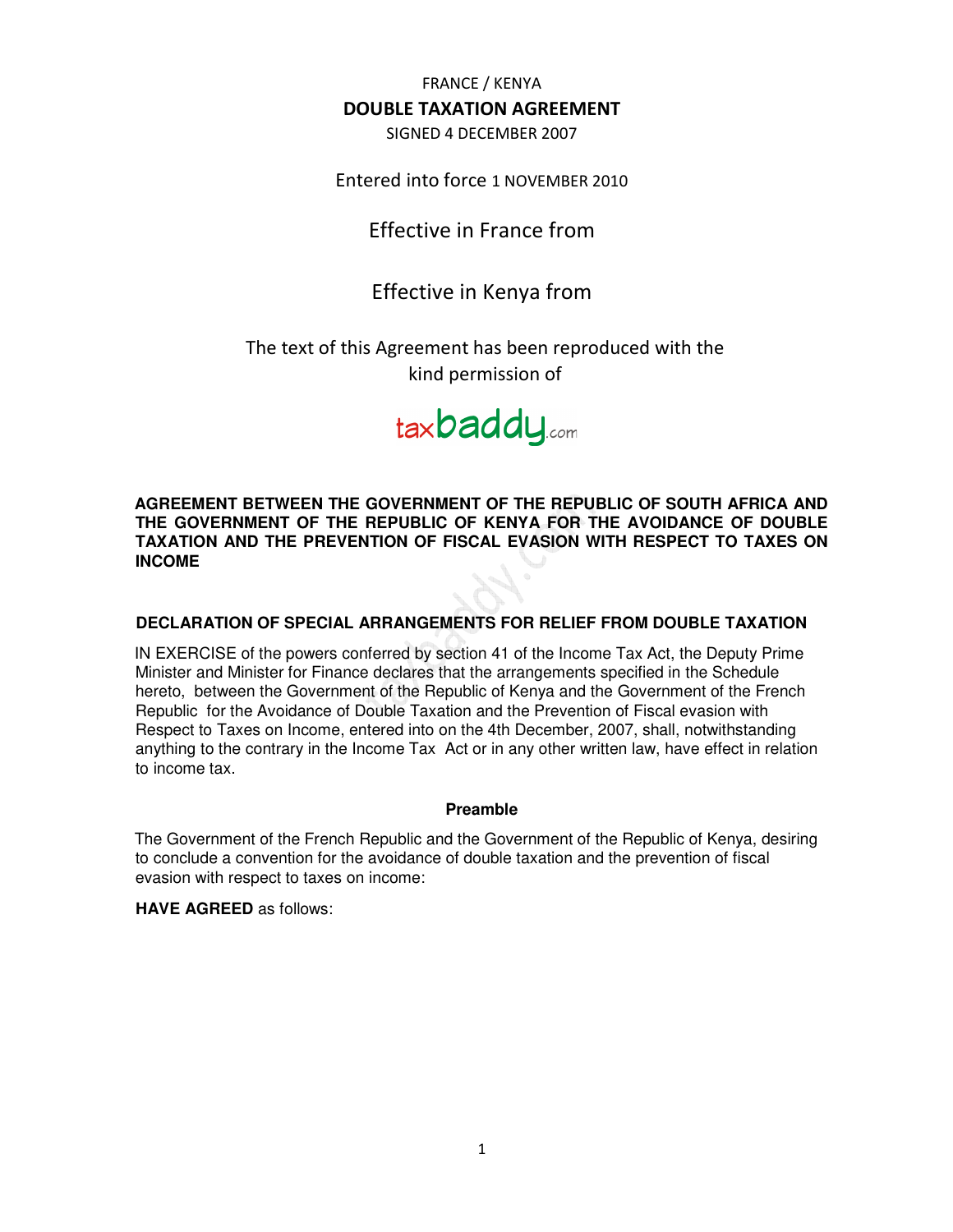# **Table of Contents**

| ۰.<br><br>×<br>v<br>v<br>٠<br>$\sim$ |  |
|--------------------------------------|--|
|--------------------------------------|--|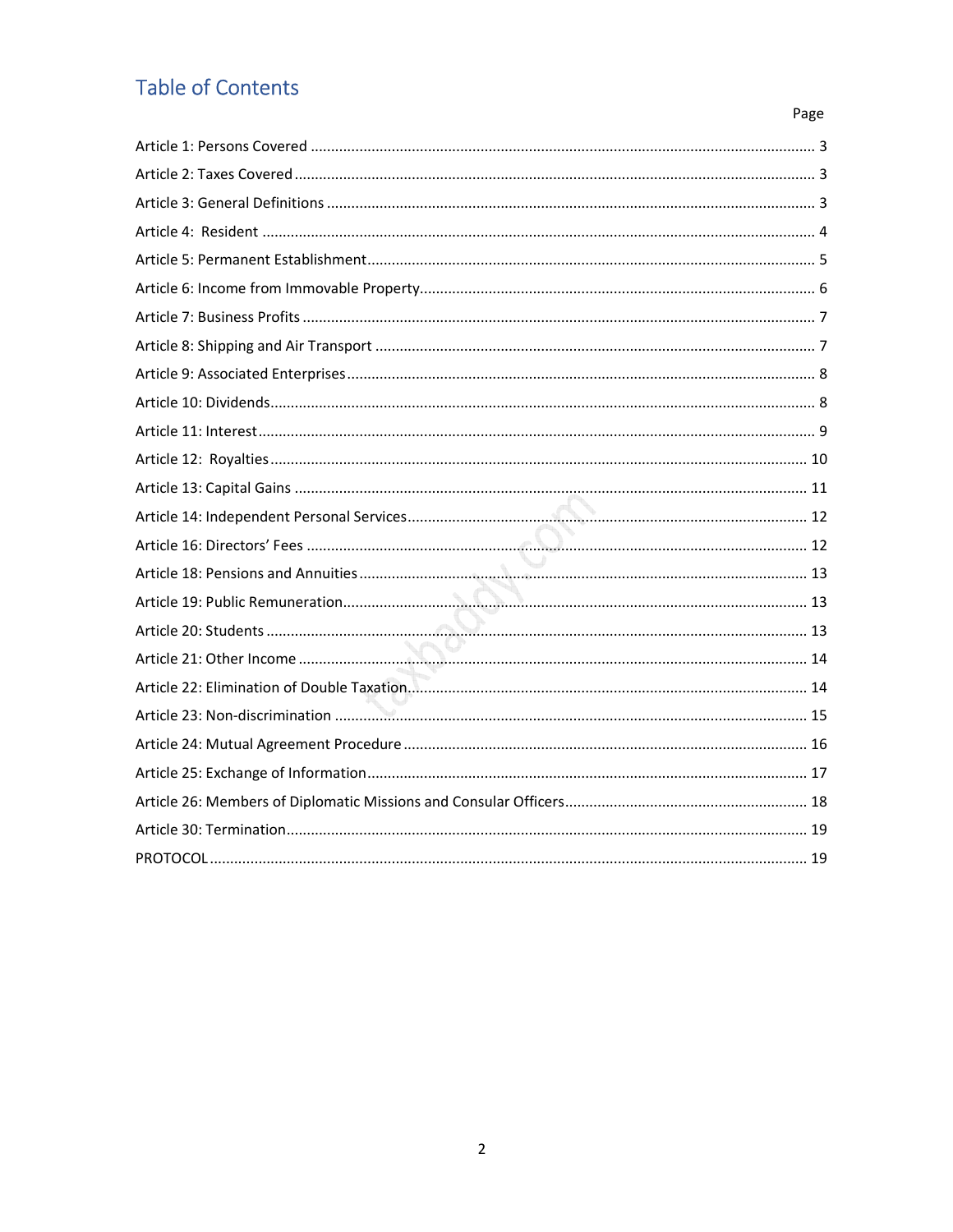### **Article 1: Persons Covered**

This Convention shall apply to persons who are residents of one or both of the Contracting States.

#### **Article 2: Taxes Covered**

1. This Convention shall apply to taxes on income imposed on behalf of a Contracting State or of its local authorities, irrespective of the manner in which they are levied.

2. There shall be regarded as taxes on income all taxes imposed on total income, or on elements of income, including taxes on gains from the alienation of movable or immovable property, taxes on the total amounts of wages or salaries paid by enterprises as well as taxes on capital appreciation.

3. The existing taxes to which the Convention shall apply are in particular:

- (a) in the case of France:
	- (i) the income tax ("l'impôt sur le revenu") ;
	- (ii) the widespread security contributions (CSG);
	- (iii) the reimbursement of the debt of social security contributions (CRDS);
	- (iv) the corporation tax ("l'impôt sur les sociétés");
	- (v) the tax on salaries ("la taxe sur les salaires") ;

including any withholding tax, prepayment (précompte) or advance payment with respect to the aforesaid taxes ; (hereinafter referred to as "French tax");

(b) In the case of Kenya, taxes on income chargeable under the Income Tax Act, Cap. 470. (hereinafter referred to as "Kenyan tax")

4. The Convention shall apply also to any identical or substantially similar taxes which are imposed after the date of signature of the Convention in addition to, or in place of, the existing taxes. The competent authorities of the Contracting States shall notify each other of substantial changes which have been made in their respective taxation laws.

#### **Article 3: General Definitions**

- 1. For the purposes of this Convention, unless the context otherwise requires:
	- (a) the terms "Contracting State" and "other Contracting State" mean France or Kenya, as the context requires;
	- (b) the term "France" means the European and overseas departments ("departements d'Outre-mer") of the French Republic including the territorial sea, and any area outside the territorial sea within which, in accordance with international law, the French Republic has sovereign rights for the purpose of exploring and exploiting the natural resources of the seabed and its subsoil and the superjacent waters ;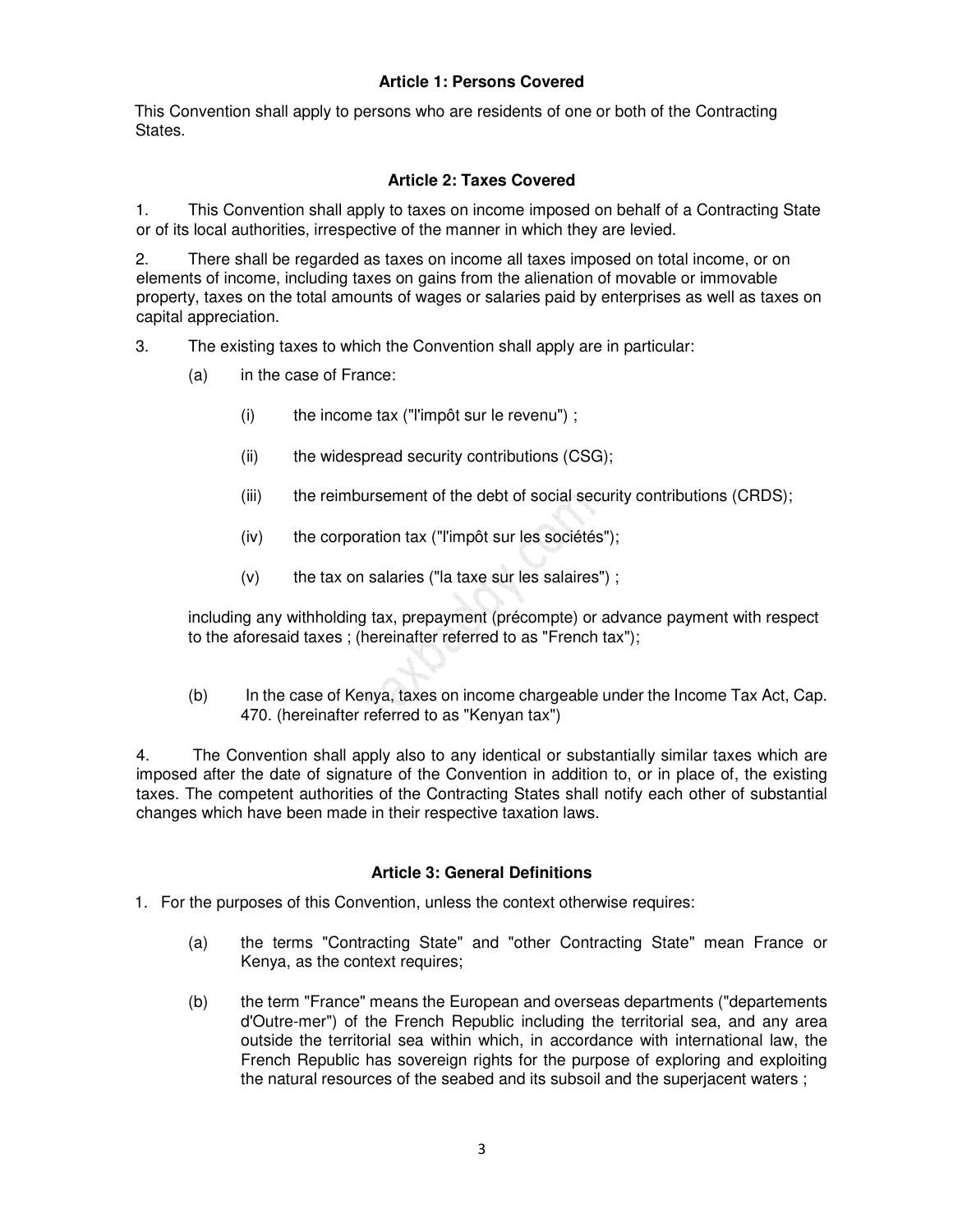- (c) the term "Kenya" means all territory of Kenya in state boundaries, including internal and territorial waters and also special economic zone and continental shelf, and all installations erected thereon as defined in the Continental Shelf Act, over which Kenya exercises its sovereign rights for the purpose of exploiting natural resources of the seabed, its subsoil and the superjacent waters, in accordance with international law;
- (d) the term "person" includes an individual, a company and any other body of persons;
- (e) the term "company" means any body corporate, or any entity which is treated, for tax purposes, as a body corporate;
- (f) the terms "enterprise of a Contracting State" and "enterprise of the other Contracting State" mean respectively an enterprise carried on by a resident of a Contracting State and an enterprise carried on by a resident of the other Contracting State ;
- (g) the term "international traffic" means any transport by a ship or aircraft operated by an enterprise which has its place of effective management in a Contracting State, except when the ship or aircraft is operated solely between places in the other Contracting State;
- (h) the term "competent authority" means-
	- (i) in the case of France, the Minister in charge of the budget or his authorised representative;
	- (ii) in the case of Kenya, the Minister for Finance or his authorised representative;
- (i) the term "national" means—
	- (i) any individual possessing the nationality of a Contracting State;
	- (ii) any legal person, partnership or association deriving its status as such from the laws in force in a Contracting State.

2. As regards the application of the Convention at any time by a Contracting State, any term not defined therein shall have the meaning which it has at that time under the law of that State for the purposes of the taxes to which the Convention applies. The meaning of a term under the applicable tax laws of that State shall have priority over a meaning given to the term under other laws of that State.

#### **Article 4: Resident**

1. For the purposes of this Convention, the term "resident of a Contracting State" means any person who, under the laws of that State, is liable to tax therein by reason of his domicile, residence, place of management or any other criterion of a similar nature and also includes that State and any local authority thereof. This term, however, does not include any person who is liable to tax in that State in respect only of income from sources in that State or capital situated therein.

2. Where by reason of the provisions of paragraph 1 an individual is a resident of both Contracting States, then his status shall be determined as follows: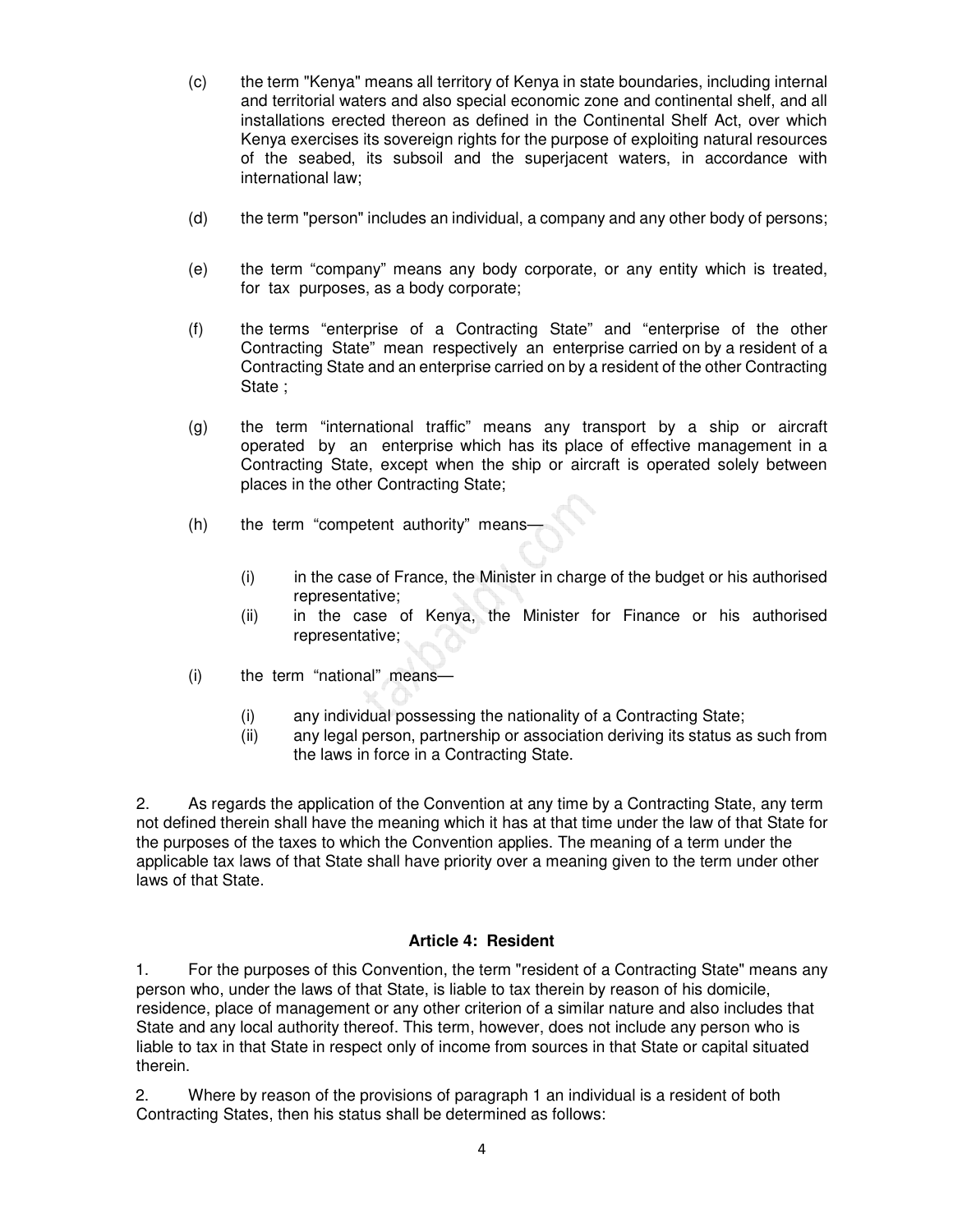- (a) he shall be deemed to be a resident only of the State in which he has a permanent home available to him ; if he has a permanent home available to him in both States, he shall be deemed to be a resident of the State with which his personal and economic relations are closer (centre of vital interests) ;
- (b) if the State in which he has his centre of vital interests cannot be determined, or if he has not a permanent home available to him in either State, he shall be deemed to be a resident only of the State in which he has an habitual abode ;
- (c) if he has an habitual abode in both States or in neither of them, he shall be deemed to be a resident only of the Contracting State of which he is a national;
- (d) if he is a national of both States or of neither of them, the competent authorities of the Contracting States shall settle the question by mutual agreement.

3. Where by reason of the provisions of paragraph 1 a person other than an individual is a resident of both Contracting States, then it shall be deemed to be a resident of the State in which its place of effective management is situated.

4. The term "resident of a Contracting State" shall include any partnership or group of persons which has its place of effective management in a Contracting State and all the shareholders, associates or other members of which are personally liable to tax therein in respect of their part of the profits according to the laws of that State.

### **Article 5**: **Permanent Establishment**

1. For the purposes of this Convention, the term "permanent establishment" means a fixed place of business through which the business of an enterprise is wholly or partly carried on.

- 2. The term "permanent establishment" includes especially:
	- (a) a place of management;
	- (b) a branch;
	- (c) an office;
	- (d) a factory;
	- (e) a workshop; and
	- (f) a mine, an oil or gas well, a quarry or any other place of extraction of natural resources.

3. A building site or construction or assembly project constitutes a permanent establishment only if it lasts more than six months.

4. Notwithstanding the preceding provisions of this Article, the term "permanent establishment" shall be deemed not to include:

- (a) the use of facilities solely for the purpose of storage, display or delivery of goods or merchandise belonging to the enterprise;
- (b) the maintenance of a stock of goods or merchandise belonging to the enterprise solely for the purpose of storage, display or delivery;
- (c) the maintenance of a stock of goods or merchandise belonging to the enterprise solely for the purpose of processing by another enterprise;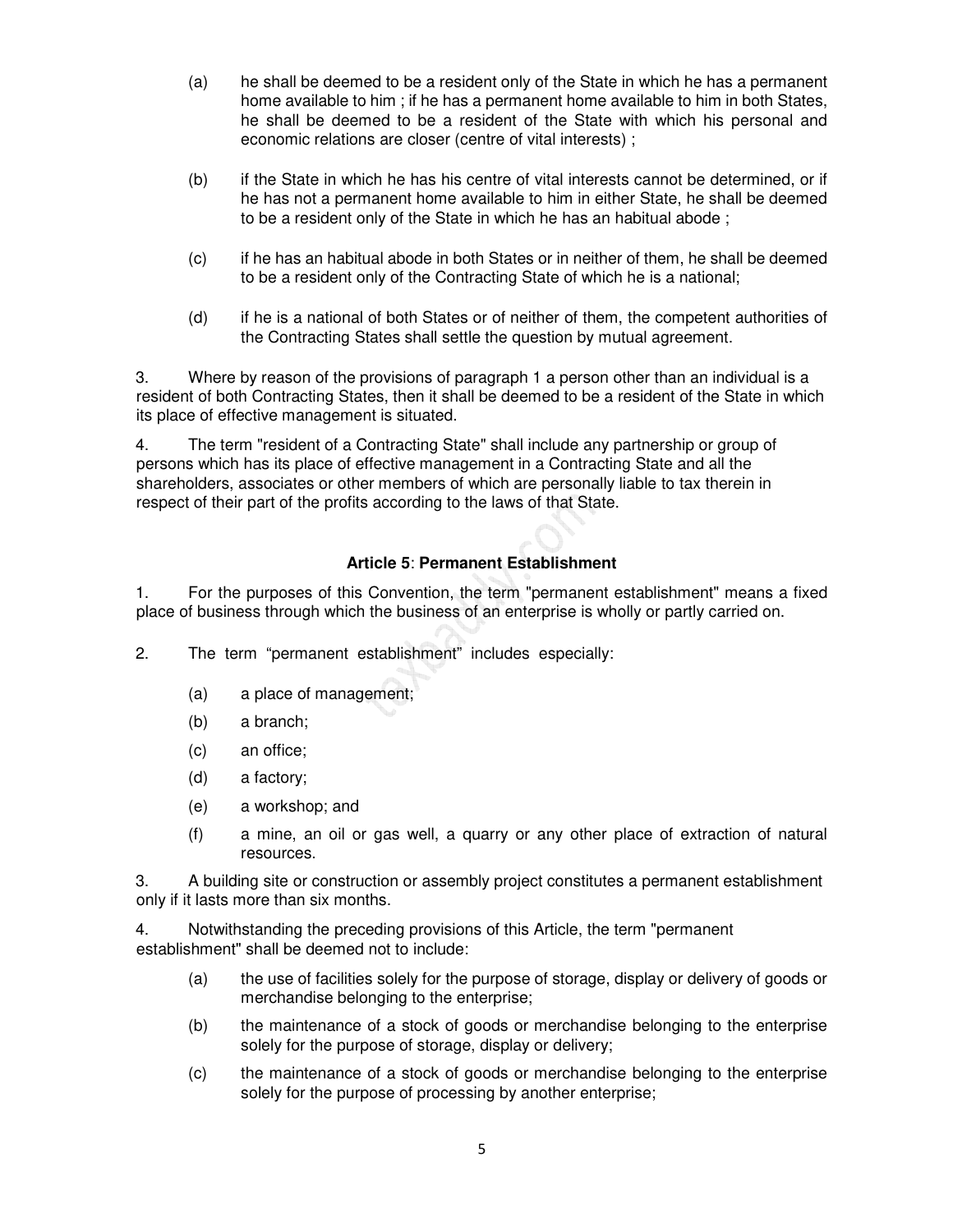- (d) the maintenance of a fixed place of business solely for the purpose of purchasing goods or merchandise or of collecting information, for the enterprise;
- (e) the maintenance of a fixed place of business solely for the purpose of carrying on, for the enterprise, any other activity of a preparatory or auxiliary character;
- (f) the maintenance of a fixed place of business solely for any combination of activities mentioned in sub-paragraphs (a) to (e), provided that the overall activity of the fixed place of business resulting from this combination is of a preparatory or auxiliary character.

5. Notwithstanding the provisions of paragraphs 1 and 2, where a person other than an agent of an independent status to whom paragraph 7 applies is acting on behalf of an enterprise and has, and habitually exercises in a Contracting State an authority to conclude contracts in the name of the enterprise, that enterprise shall be deemed to have a permanent establishment in that State in respect of any activities which that person undertakes for the enterprise, unless the activities of such person are limited to those mentioned in paragraph 4 which, if exercised through a fixed place of business, would not make this fixed place of business a permanent establishment under the provisions of that paragraph.

6. Notwithstanding the preceding provisions of this article, an insurance enterprise of a Contracting State shall, except in regard to re-insurance, be deemed to have a permanent establishment in the other Contracting State if it collects premiums in the territory of that other State or insures risks situated therein through a person other than an agent of an independent status to whom paragraph 7 applies.

7. An enterprise shall not be deemed to have a permanent establishment in a Contracting State merely because it carries on business in that State through a broker, general commission agent or any other agent of an independent status, provided that such persons are acting in the ordinary course of their business.

8. The fact that a company which is a resident of a Contracting State controls or is controlled by a company which is a resident of the other Contracting State, or which carries on business in that other State (whether through a permanent establishment or otherwise), shall not of itself constitute either company a permanent establishment of the other.

## **Article 6: Income from Immovable Property**

1. Income from immovable property (including income from agriculture or forestry) may be taxed in the Contracting State in which such immovable property is situated.

2. For the purposes of this Convention, the term "immovable property" shall have the meaning which it has under the law of the Contracting State in which the property in question is situated ; the term shall in any case include property accessory to immovable property, livestock and equipment used in agriculture and forestry, rights to which the provisions of general law respecting landed property apply, usufruct of immovable property and rights to variable or fixed payments as consideration for the working of, or the right to work, mineral deposits, sources and other natural resources ; ships, boats and aircraft shall not be regarded as immovable property.

3. The provisions of paragraph 1 shall also apply to income derived from the direct use, letting, or use in any other form of immovable property.

4. The provisions of paragraphs 1 and 3 shall also apply to the income from immovable property of an enterprise and to income from immovable property used for the performance of independent personal services.

5. Where shares or other rights in a company, trust or comparable institution entitled to the enjoyment of immovable property situated in a Contracting State and held by that company, trust or comparable institution, income derived from the direct use, letting or use in any other form of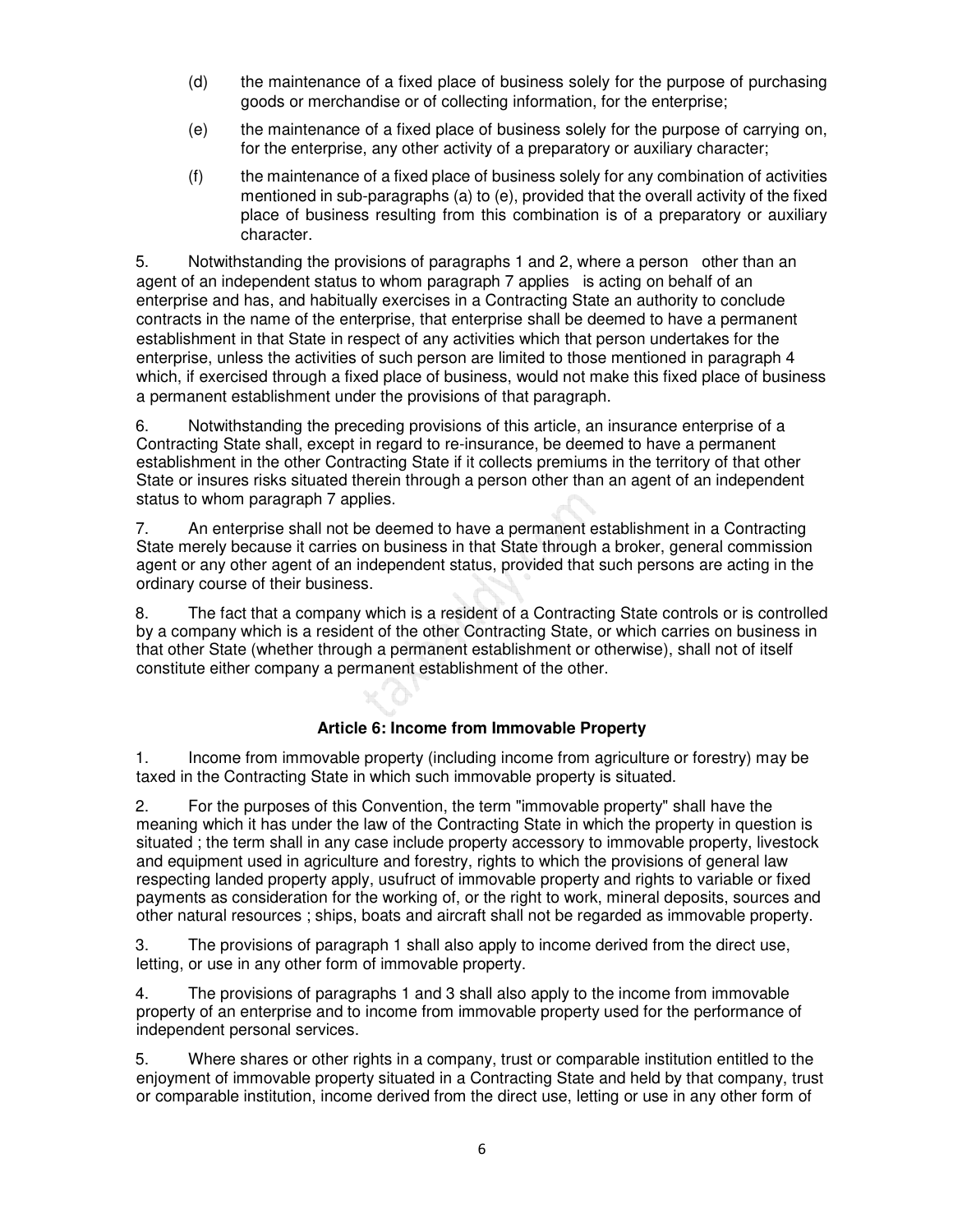that right of enjoyment may be taxed in that State notwithstanding the provisions of Articles 7 and 14.

### **Article 7**: **Business Profits**

1. The profits of an enterprise of a Contracting State shall be taxable only in that State unless the enterprise carries on business in the other Contracting State through a permanent establishment situated therein. If the enterprise carries on business as aforesaid, the profits of the enterprise may be taxed in the other Contracting State but only so much of them as is attributable to that permanent establishment.

2. Subject to the provisions of paragraph 3, where an enterprise of a Contracting State carries on business in the other Contracting State through a permanent establishment situated therein, there shall in each Contracting State be attributed to that permanent establishment the profits which it might be expected to make if it were a distinct and separate enterprise engaged in the same or similar activities under the same or similar conditions and dealing wholly independently with the enterprise of which it is a permanent establishment.

- 3. In determining the profits of a permanent establishment,
	- (a) there shall be allowed as deductions expenses which are incurred for the purposes of the permanent establishment, including executive and general administrative expenses so incurred, whether in the State in which the permanent establishment is situated or elsewhere.
	- (b) Unless it can be demonstrated that another method is more appropriate, the executive and general administrative expenses shall be determined by applying a ratio of turnover or gross profits of a permanent establishment as related to that of the enterprise as a whole.

4. No profits shall be attributed to a permanent establishment by reason of the mere purchase by that permanent establishment of goods or merchandise for the enterprise.

5. Insofar as it has been customary in a Contracting State to determine the profits to be attributed to a permanent establishment on the basis of an apportionment of the total profits of the enterprise to its various parts, nothing in paragraph 2 shall preclude that Contracting State from determining the profits to be taxed by such an apportionment as may be customary; the method of apportionment adopted shall, however, be such that the result shall be in accordance with the principles contained in this article.

6. For the purposes of the preceding paragraphs of this Article, the profits to be attributed to the permanent establishment shall be determined by the same method year by year unless there is good and sufficient reason to the contrary.

7. Where profits include items of income which are dealt with separately in other Articles of this Convention, then the provisions of those Articles shall not be affected by the provisions of this Article.

#### **Article 8: Shipping and Air Transport**

1. Profits of an enterprise of a Contracting State from the operation of aircrafts in international traffic shall be taxable only in the Contracting State in which the place of effective management of the enterprise is situated.

2. Profits of an enterprise of a Contracting State from the operation of ships in international traffic shall be taxable only in the Contracting State in which the place of effective management of the enterprise is situated.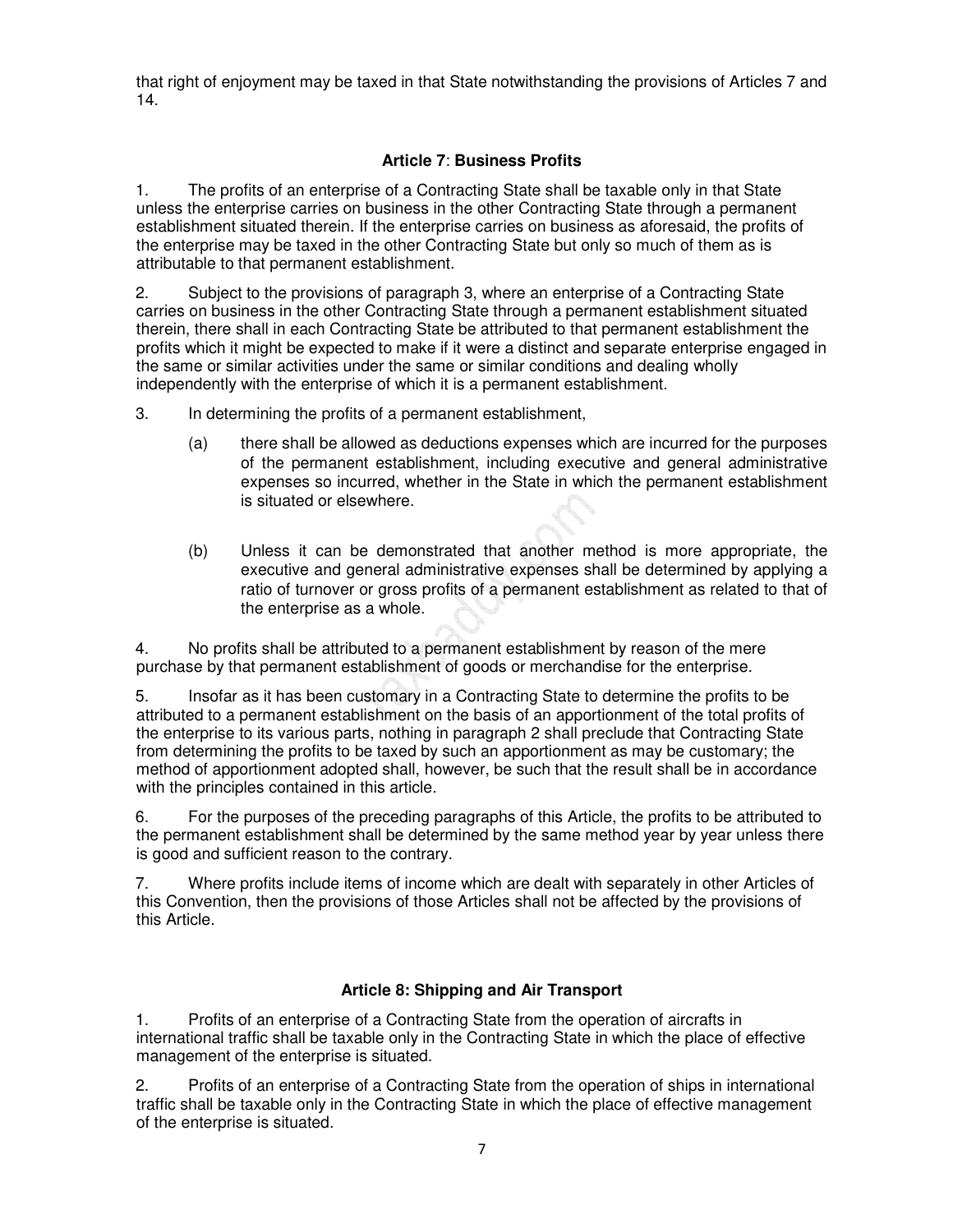Provided that where such an enterprise derives profits from such operation in the other Contracting State;

- (a) Such profits shall be deemed to be an amount not exceeding 5 per cent of the full amount received by the enterprise on account of the carriage of passengers or freight embarked in that other State; and
- (b) The tax chargeable in that other state shall be reduced by an amount equal to fifty per cent thereof.

3. If the place of effective management of a shipping enterprise is aboard a ship or boat, then it shall be deemed to be situated in the Contracting State in which the home harbour of the ship or the boat is situated, or, if there is no such home harbour, in the Contracting State of which the operator of the ship or the boat is a resident.

4. The provisions of paragraph 1 shall also apply to profits from the participation in a pool, a joint business or an international operating agency.

5. The provisions of the agreement between the Government of the French Republic and the Government of the Republic of Kenya for the avoidance of double taxation with respect to air transport in international traffic, signed on January 12th1996, shall remain in force but its provisions shall apply only to cases not covered by nor subject to the provisions of this Convention.

## **Article 9: Associated Enterprises**

1. Where:

- (a) an enterprise of a Contracting State participates directly or indirectly in the management, control or capital of an enterprise of the other Contracting State, or
- (b) the same persons participate directly or indirectly in the management, control or capital of an enterprise of a Contracting State and an enterprise of the other Contracting State, and in either case conditions are made or imposed between the two enterprises in their commercial or financial relations which differ from those which would be made between independent enterprises, then any profits which would, but for those conditions, have accrued to one of the enterprises, but, by reason of those conditions, have not so accrued, may be included in the profits of that enterprise and taxed accordingly.

2. Where a Contracting State includes in the profits of an enterprise of that State - and taxes accordingly - profits on which an enterprise of the other Contracting State has been charged to tax in that other State and the profits so included are profits which would have accrued to the enterprise of the first-mentioned State if the conditions made between the two enterprises had been those which would have been made between independent enterprises, then that other State shall make an appropriate adjustment to the amount of the tax charged therein on those profits if that other State considers the adjustment justified. In determining such adjustment, due regard shall be had to the other provisions of this Convention and the competent authorities of the Contracting States shall if necessary consult each other.

## **Article 10: Dividends**

1. Dividends paid by a company which is a resident of a Contracting State to a resident of the other Contracting State may be taxed in that other State.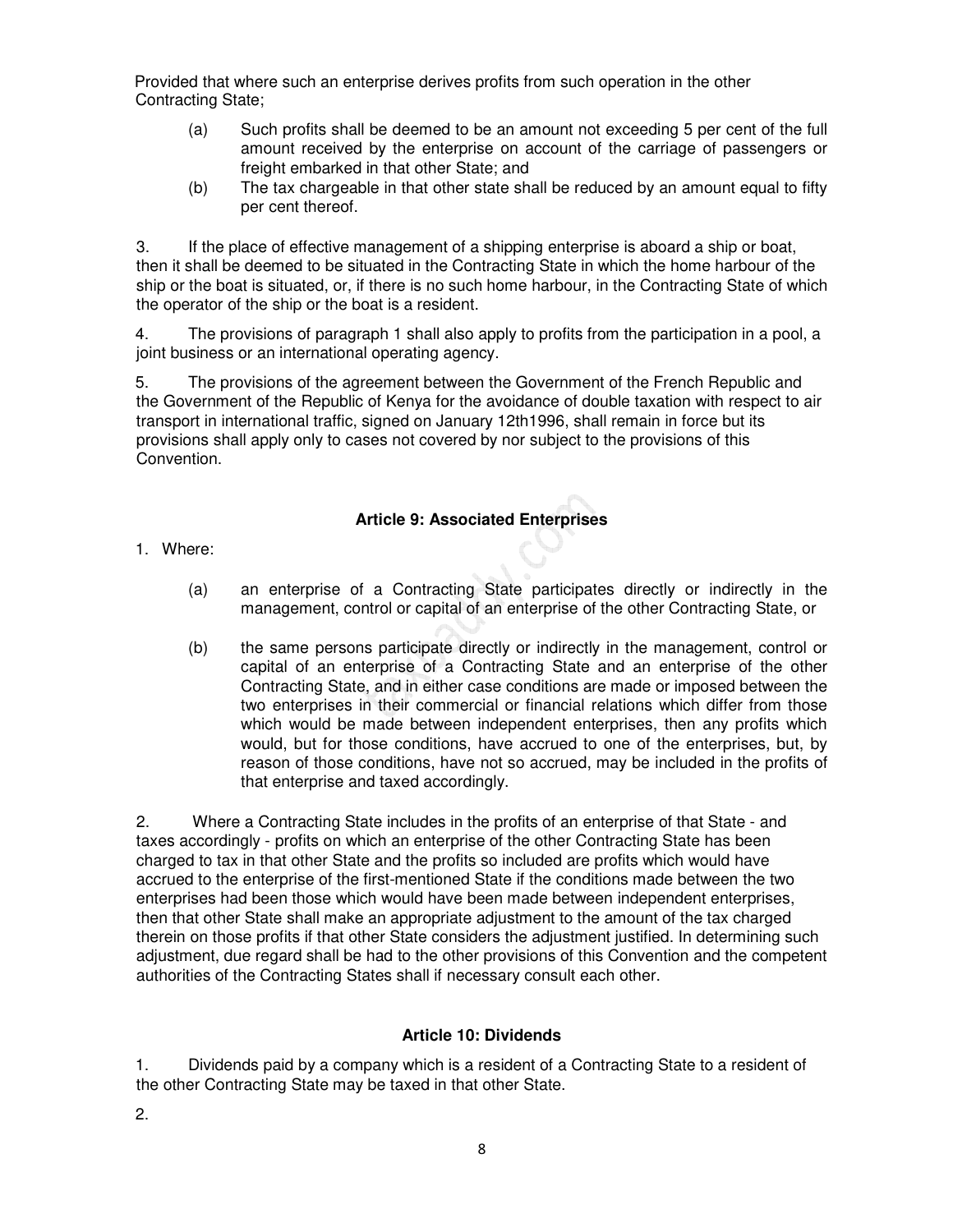- (a) Dividends mentioned in paragraph 1 may also be taxed in the Contracting State of which the company paying the dividends is a resident and according to the laws of that State, but if the beneficial owner of the dividends is a resident of the other Contracting State, the tax so charged shall not exceed 10 per cent of the gross amount of the dividends.
- (b) This paragraph shall not affect the taxation of the company in respect of the profits out of which the dividends are paid.

3. A resident of Kenya who receives dividends paid by a company which is a resident of France may obtain the refund of the prepayment (précompte) to the extent that it was effectively paid by the company in respect of such dividends. The gross amount of the prepayment (précompte) refunded shall be deemed to be a dividend for the purposes of the Convention. It shall be taxable in France according to the provisions of paragraph 2. The provisions of paragraph 2 shall apply to such gross amount.

4. The term "dividend" means income from shares, "jouissance" shares or "jouissance" rights, mining shares, founders' shares or other rights, not being debt-claims, participating in profits, as well as income treated as a distribution by the taxation laws of the Contracting State of which the company making the distribution is a resident. It is understood that the term "dividend" does not include income mentioned in Article 16.

5. The provisions of paragraphs 1, 2 and 3 shall not apply if the beneficial owner of the dividends, being a resident of a Contracting State, carries on business in the other Contracting State of which the company paying the dividends is a resident, through a permanent establishment situated therein, or performs in that other State independent personal services from a fixed base situated therein, and the holding in respect of which the dividends are paid is effectively connected with such permanent establishment or fixed base. In such case the provisions of Article 7 or Article 14, as the case may be, shall apply.

6. Where a company which is a resident of a Contracting State derives profits or income from the other Contracting State, that other State may not impose any tax on the dividends paid by the company, except insofar as such dividends are paid to a resident of that other State or insofar as the holding in respect of which the dividends are paid is effectively connected with a permanent establishment or a fixed base situated in that other State, nor subject the company's undistributed profits to a tax on the company's undistributed profits, even if the dividends paid or the undistributed profits consist wholly or partly of profits or income arising in such other State.

7. The provisions of this Article shall not apply if it was the main purpose or one of the main purposes of any person concerned with the creation or assignment of the shares or other rights in respect of which the dividend is paid to take advantage of this Article by means of that creation or assignment.

## **Article 11: Interest**

1. Interest arising in a Contracting State and paid to a resident of the other Contracting State may be taxed in that other State.

2. However, such interest may also be taxed in the Contracting State in which it arises, and according to the laws of that State, but if the beneficial owner of the interest is a resident of the other Contracting State the tax so charged shall not exceed 12 per cent of the gross amount of the interest.

3. Notwithstanding the provisions of paragraph 2, interest referred to in paragraph 1 shall be taxable only in the Contracting State of which the recipient of the interest is a resident, if such recipient is the beneficial owner of such interest and if one of the following conditions is met;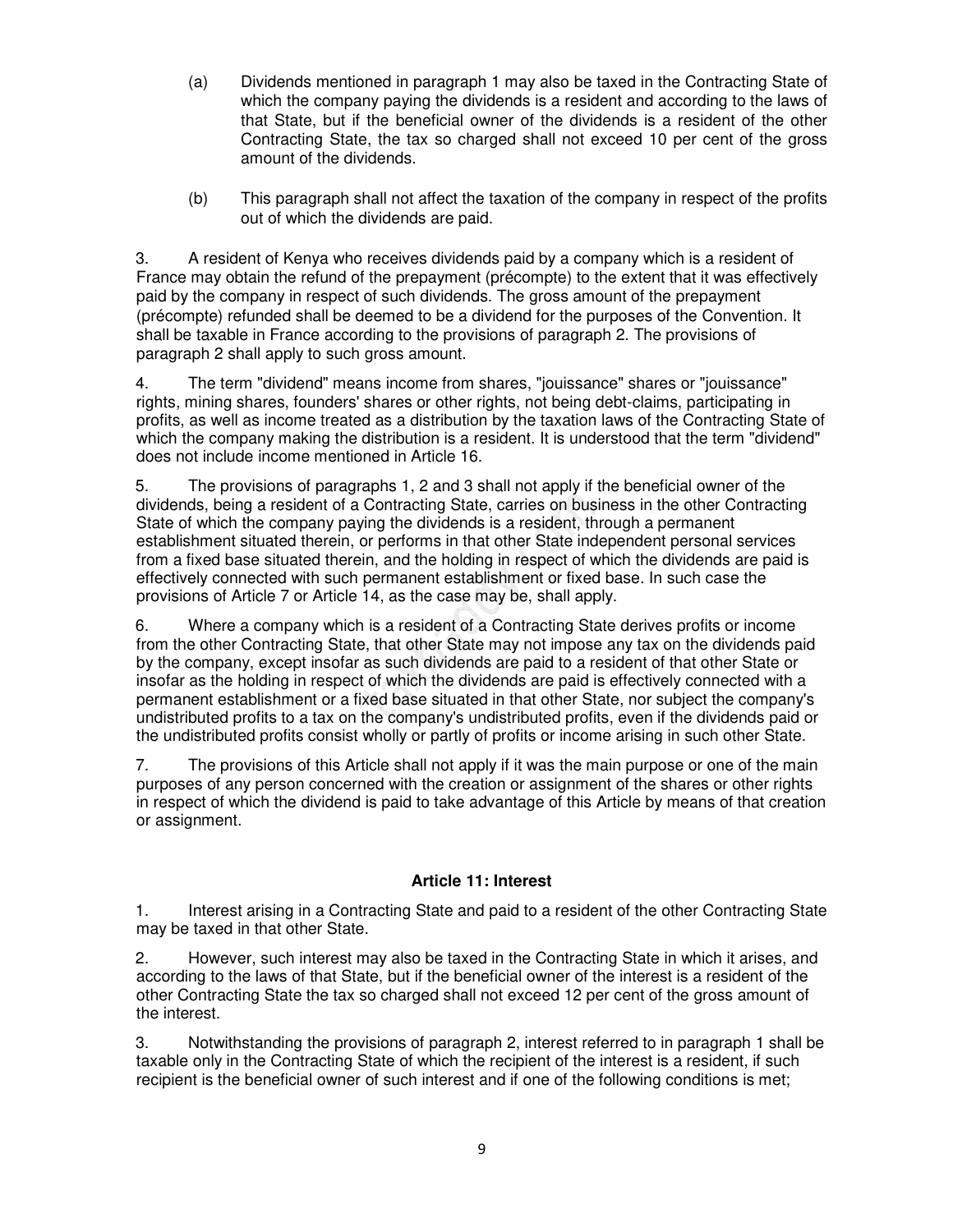- (a) such recipient is a Contracting State, a local authority or a statutory body thereof, including the Central Bank of that State ; or such interest is paid by one of those States, local authorities or statutory bodies ;
- (b) such interest is paid in respect of a debt-claim or of a loan directly or indirectly guaranteed or insured or subsidised by a Contracting State or by any other person sponsored or directly or indirectly controlled by a Contracting State.

4. The term "interest" means income from debt-claims of every kind, whether or not secured by mortgage and whether or not carrying a right to participate in the debtor's profits, and in particular income from government securities and income from bonds or debentures, including premiums and prizes attaching to such securities, bonds or debentures. Penalty charges for late payment shall not be regarded as interest for the purpose of this Article.

5. The provisions of paragraph 1 shall not apply if the beneficial owner of the interest, being a resident of a Contracting State, carries on business in the other Contracting State in which the interest arises, through a permanent establishment situated therein, or performs in that other State independent personal services from a fixed base situated therein, and the debtclaim in respect of which the interest is paid is effectively connected with such permanent establishment or fixed base. In such case the provisions of Article 7 or Article 14, as the case may be, shall apply.

6. Interest shall be deemed to arise in a Contracting State when the payer is a resident of that State. Where, however, the person paying the interest, whether a resident of a Contracting State or not, has in a Contracting State a permanent establishment or a fixed base in connection with which the indebtedness on which the interest is paid was incurred, and such interest is borne by such permanent establishment or fixed base, then such interest shall be deemed to arise in the State in which the permanent establishment or fixed base is situated.

7. Where, by reason of a special relationship between the payer and the beneficial owner or between both of them and some other person, the amount of the interest, having regard to the debt-claim for which it is paid, exceeds the amount which would have been agreed upon by the payer and the beneficial owner in the absence of such relationship, the provisions of this Article shall apply only to the last-mentioned amount. In such case, the excess part of the payments shall remain taxable according to the laws of each Contracting State, due regard being had to the other provisions of this Convention.

8. The provisions of this Article shall not apply if it was the main purpose or one of the main purposes of any person concerned with the creation or assignment of the debt-claim in respect of which the interest is paid to take advantage of this Article by means of that creation or assignment.

## **Article 12: Royalties**

1. Royalties arising in a Contracting State and paid to a resident of the other Contracting State may be taxed in that other State, if such resident is the beneficial owner of the royalties.

2. However, such royalties may also be taxed in the Contracting State in which they arise and according to the laws of that State, but if the beneficial owner of the royalties is a resident of the other Contracting State, the tax so charged shall not exceed 10 per cent of the gross amount of such royalties.

3. The term "royalties" as used in this article means payments of any kind received as a consideration for the use of, or the right to use, any copyright of literary, artistic or scientific work, including cinematograph films, or films or tapes used for radio or television broadcasting, any patent, trade mark, design or model, plan, secret formula or process, or for the use of, or the right to use, industrial, commercial or scientific equipment or for information concerning industrial, commercial or scientific experience.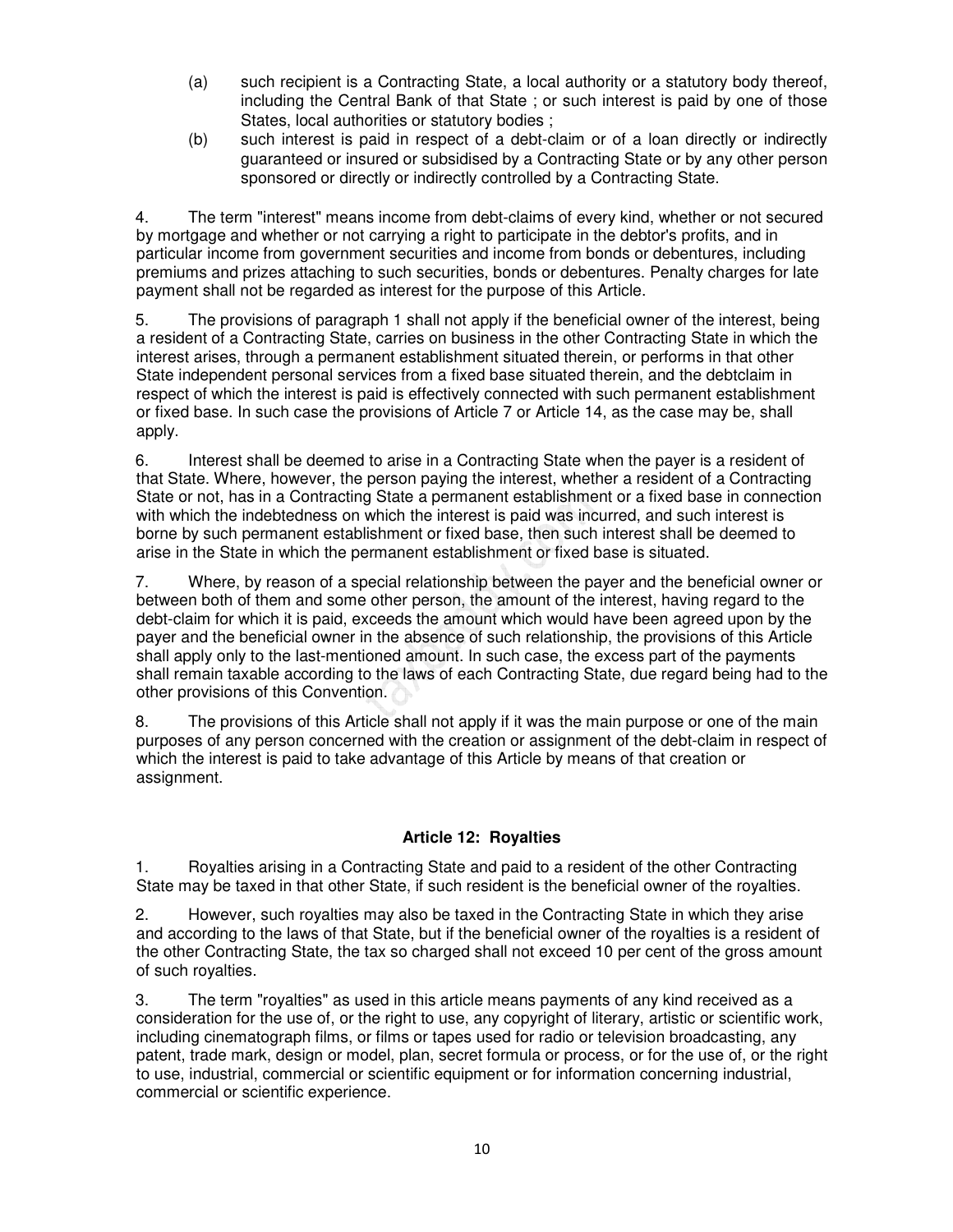4. The provisions of paragraph 1 shall not apply if the beneficial owner of the royalties, being a resident of a Contracting State, carries on business in the other Contracting State in which the royalties arise, through a permanent establishment situated therein, or performs in that other State independent personal services from a fixed base situated therein, and the right or property in respect of which the royalties are paid is effectively connected with such permanent establishment or fixed base. In such case the provisions of Article 7 or Article 14, as the case may be, shall apply.

5. Royalties shall be deemed to arise in a Contracting State when the payer is a resident of that State. Where, however, the person paying the royalties, whether a resident of a Contracting State or not, has in a Contracting State a permanent establishment or a fixed base with which the obligation to pay the royalties was incurred and such royalties are borne by such permanent establishment or fixed base, then such royalties shall be deemed to arise in the State in which the permanent establishment or fixed base is situated.

6. Where, by reason of a special relationship between the payer and the beneficial owner or between both of them and some other person, the amount of the royalties, having regard to the use, right or information for which they are paid, exceeds the amount which would have been agreed upon by the payer and the beneficial owner in the absence of such relationship, the provisions of this Article shall apply only to the last-mentioned amount. In such case, the excess part of the payments shall remain taxable according to the laws of each Contracting State, due regard being had to the other provisions of this Convention.

7. The provisions of this Article shall not apply if it was the main purpose or one of the main purposes of any person concerned with the creation or assignment of the rights in respect of which the royalties are paid to take advantage of this Article by means of that creation or assignment.

## **Article 13: Capital Gains**

- 1. (a) Gains derived from the alienation of immovable property referred to in Article 6 may be taxed in the Contracting State where such immovable property is situated.
	- (b) Gains from the alienation of shares or other rights in a company, a trust or a comparable institution, the assets or property of which consist for more than 50 per cent of their value of, or derive more than 50 per cent of their value, directly or indirectly through the interposition of one or more other companies, trusts or comparable institutions, from immovable property referred to in Article 6 and situated in a Contracting State or of rights connected with such immovable property may be taxed in that State. For the purposes of this provision, immovable property pertaining to the industrial, commercial or agricultural operation of such company or to the performance of its independent personal services shall not be taken into account.

2. Gains from the alienation of movable property forming part of the business property of a permanent establishment which an enterprise of a Contracting State has in the other Contracting State or of movable property pertaining to a fixed base available to a resident of a Contracting State in the other Contracting State for the purpose of performing independent personal services, including such gains from the alienation of such a permanent establishment (alone or with the whole enterprise) or of such fixed base, may be taxed in that other State.

3. Gains from the alienation of property forming part of the business property of an enterprise and consisting of ships or aircraft operated by such enterprise in international traffic or movable property pertaining to the operation of such ships or aircraft, shall be taxable only in the Contracting State in which the place of effective management of the enterprise is situated.

4. Gains from the alienation of any property, other than that referred to in paragraphs 1, 2 and 3 shall be taxable only in the Contracting State of which the alienator is a resident.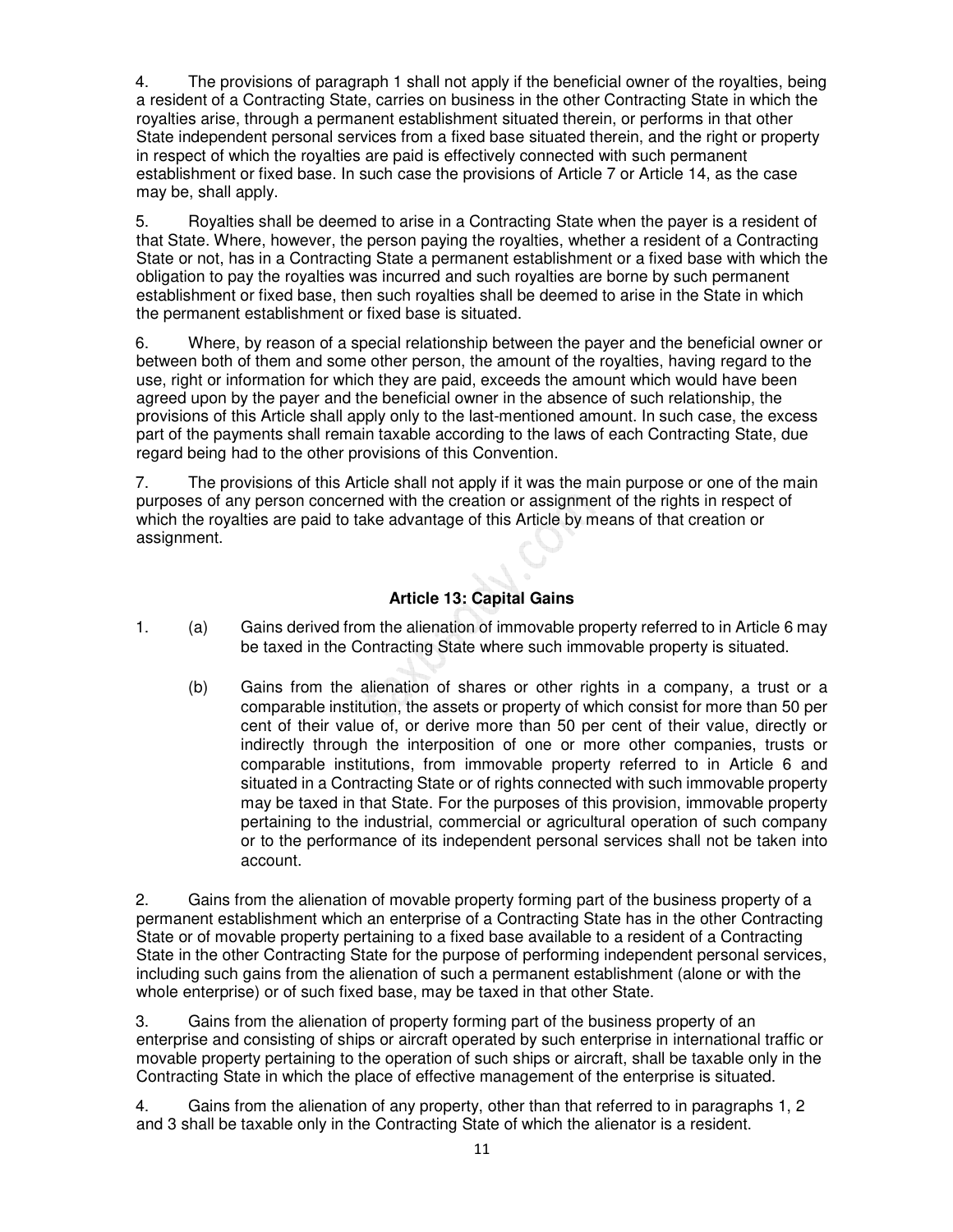#### **Article 14: Independent Personal Services**

1. Income derived by a resident of a Contracting State in respect of professional services or other activities of an independent character shall be taxable only in that State except in the following circumstances, when such income may also be taxed in the other Contracting State:

- (a) if he has a fixed base regularly available to him in the other Contracting State for the purpose of performing his activities; in that case, only so much of the income is attributable to that fixed base may be taxed in that other Contracting State; or
- (b) if his stay in the other Contracting State is for a period or periods amounting to or exceeding in the aggregate 183 days in any twelve-month period commencing or ending in the fiscal year concerned; in that case, only so much of the income as is derived from his activities performed in that other State may be taxed in that other State.

2. The term "professional services" includes especially independent scientific, literary, artistic, educational or teaching activities as well as the independent activities of physicians, lawyers, engineers, architects, dentists and accountants.

### **Article 15: Dependent Personal Services**

1. Subject to the provisions of Articles 16, 18, 19 and 20 salaries, wages and other similar remuneration derived by a resident of a Contracting State in respect of an employment shall be taxable only in that State unless the employment is exercised in the other Contracting State. If the employment is so exercised, such remuneration as is derived therefrom may be taxed in that other State.

2. Notwithstanding the provisions of paragraph 1, remuneration derived by a resident of a Contracting State in respect of an employment exercised in the other Contracting State shall be taxable only in the first-mentioned State if:

- (a) the recipient is present in the other State for a period or periods not exceeding in the aggregate 183 days in any period of twelve consecutive months commencing or ending in the fiscal year concerned, and
- (b) the remuneration is paid by, or on behalf of, an employer who is not a resident of the other State, and
- (c) the remuneration is not borne by a permanent establishment or a fixed base which the employer has in the other State.

3. Notwithstanding the preceding provisions of this Article, remuneration derived by a resident of a Contracting State in respect of an employment exercised aboard a ship or aircraft operated in international traffic shall be taxable only in that State.

## **Article 16**: **Directors' Fees**

1. Director's fees and other similar payments derived by a resident of a Contracting State in the capacity of a member of the board of directors of a company which is a resident of the other Contracting State may be taxed in that other State.

2. Salaries, wages and other similar remuneration derived by a resident of a Contracting State in his capacity as an official in a top-level managerial position of a company which is a resident of the other Contracting State may be taxed in that other State.

#### **Article 17: Artistes and Sportspersons**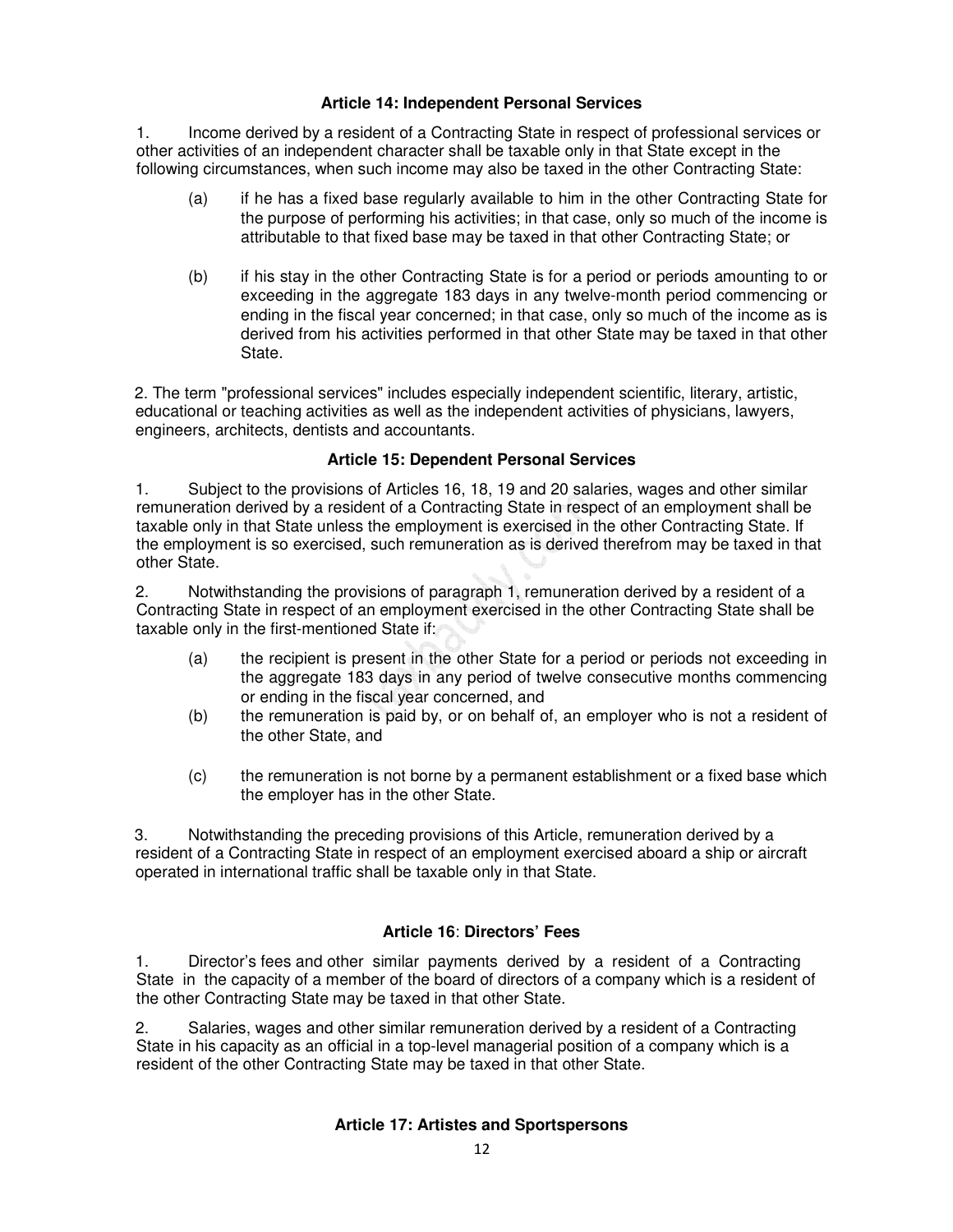1. Notwithstanding the provisions of Articles 14 and 15, income derived by a resident of a Contracting State as an entertainer, such as a theatre, motion picture, radio or television artiste, or a musician, or as an athlete, from his personal activities as such exercised in the other Contracting State, may be taxed in that other State.

2. Where income in respect of personal activities exercised by an entertainer or an athlete in his capacity as such accrues not to the entertainer or athlete himself but to another person, whether a resident of a Contracting State or not, that income may, notwithstanding the provisions of Articles 7, 14 and 15, be taxed in the Contracting State in which the activities of the entertainer or athlete are exercised.

3. The provisions of paragraphs 1 and 2 shall not apply to personal activities exercised by entertainers and athletes if those activities are supported wholly or substantially from public funds of one Contracting State, its local authorities or by one of their statutory bodies; in that case, income derived from such activities by entertainers and athletes shall be taxable only in that State.

### **Article 18: Pensions and Annuities**

Subject to the provisions of paragraph 2 of Article 19, pensions and other similar remuneration paid in consideration of past employment to a resident of a Contracting State shall be taxable only in that State.

### **Article 19: Public Remuneration**

- 1. (a) Salaries, wages and other similar remuneration, other than a pension, paid by a Contracting State or a local authority thereof, or by one of their statutory bodies of either to an individual in respect of services rendered to that State, authority or body shall be taxable only in that State.
	- (b) However, such salaries, wages and other similar remuneration shall be taxable only in the other Contracting State if the services are rendered in that State and the individual is a resident of, and a national of, that State without being also a national of the first-mentioned State.
- 2. (a) Any pension paid by, or out of funds created by, a Contracting State or a local authority thereof or by one of their statutory bodies of either to an individual in respect of services rendered to that State, authority or body shall be taxable only in that State.
	- (b) However, such pension shall be taxable only in the other Contracting State if the individual is a resident of, and a national of, that State without being also a national of the first-mentioned State.

3. The provisions of Articles 15, 16 and 18 shall apply to salaries, wages and other similar remuneration, and pensions in respect of services rendered in connection with a business carried on by a Contracting State or a local authority thereof, or by one of their statutory bodies.

#### **Article 20: Students**

Payments which a student or business apprentice who is or was immediately before visiting a Contracting State a resident of the other Contracting State and who is present in the firstmentioned State solely for the purpose of his education or training receives for the purpose of his maintenance, education or training shall not be taxable in that State, provided that such payments arise from sources outside that State.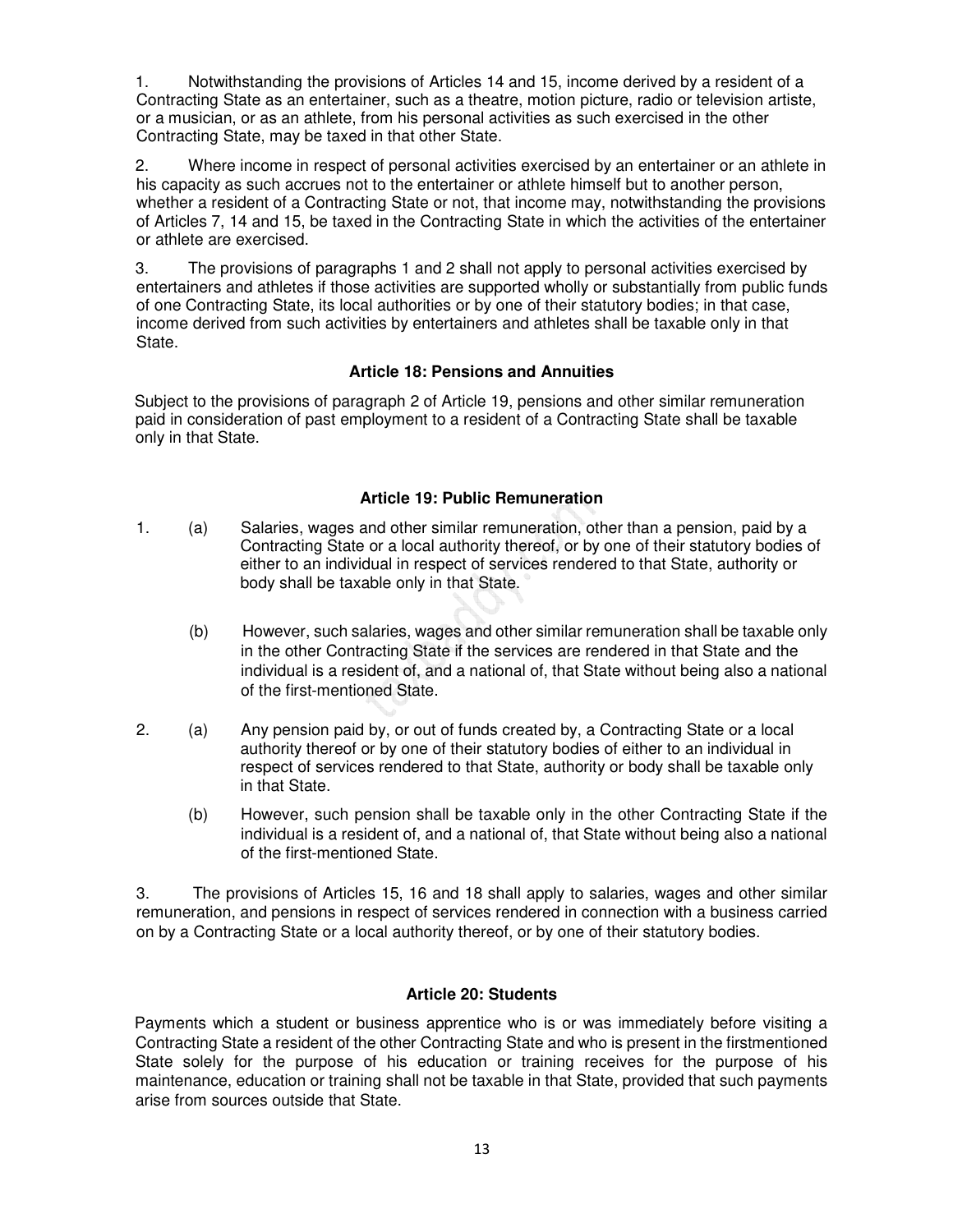## **Article 21: Other Income**

1. Items of income of a resident of a Contracting State, wherever arising, not dealt with in the foregoing Articles of this Convention shall be taxable only in that State.

2. The provisions of paragraph 1 shall not apply to income, other than income from immovable property as defined in paragraph 2 of Article 6, if the recipient of such income, being a resident of a Contracting State, carries on business in the other Contracting State through a permanent establishment situated therein, or performs in that other State independent personal services from a fixed base situated therein, and the right or property in respect of which the income is paid is effectively connected with such permanent establishment or fixed base. In such case the provisions of Article 7 or Article 14, as the case may be, shall apply.

3. Where, by reason of a special relationship between the person referred to in paragraph 1 and some other person, or between both of them and some third person, the amount of the income referred to in paragraph 1 exceeds the amount (if any) which would have been agreed upon between them in the absence of such a relationship, the provisions of this Article shall apply only to the last mentioned amount. In such a case, the excess part of the income shall remain taxable according to the laws of each Contracting State, due regard being had to the other applicable provisions of this Convention.

4. Notwithstanding the provisions of paragraphs 1 and 2, items of income of a resident of a Contracting State not dealt with in the foregoing Articles of this Convention and arising in the other Contracting State may also be taxed in that other State.

5. The provisions of this Article shall not apply if it was the main purpose or one of the main purposes of any person concerned with the creation or assignment of the rights in respect of which the income is paid to take advantage of this Article by means of that creation or assignment.

## **Article 22: Elimination of Double Taxation**

- 1. In the case of France, double taxation shall be avoided in the following manner:
	- (a) Notwithstanding any other provision of this Convention, income which may be taxed or shall be taxable only in Kenya in accordance with the provisions of the Convention shall be taken into account for the computation of the French tax where such income is not exempted from corporation tax according to French domestic law. In that case, the Kenyan tax shall not be deductible from such income, but the resident of France shall, subject to the conditions and limits provided for in subparagraphs (i) and (ii), be entitled to a tax credit against French tax. Such tax credit shall be equal:
		- $(i)$  in the case of income other than that mentioned in sub-paragraph  $(ii)$ , to the amount of French tax attributable to such income provided that the resident of France is subject to Kenyan tax in respect of such income;
		- $(i)$  in the case of income subject to the corporation tax referred to in Article 7, paragraph 2 of article 13 and in article 21, and in the case of income referred to in Article 10, Article 11, Article 12, paragraph 1 of Article 13, Article 16, paragraphs 1 and 2 of Article 17 and article 21, the amount of tax paid in Kenya in accordance with the provisions of those Articles ; however, such tax credit shall not exceed the amount of French tax attributable to such income.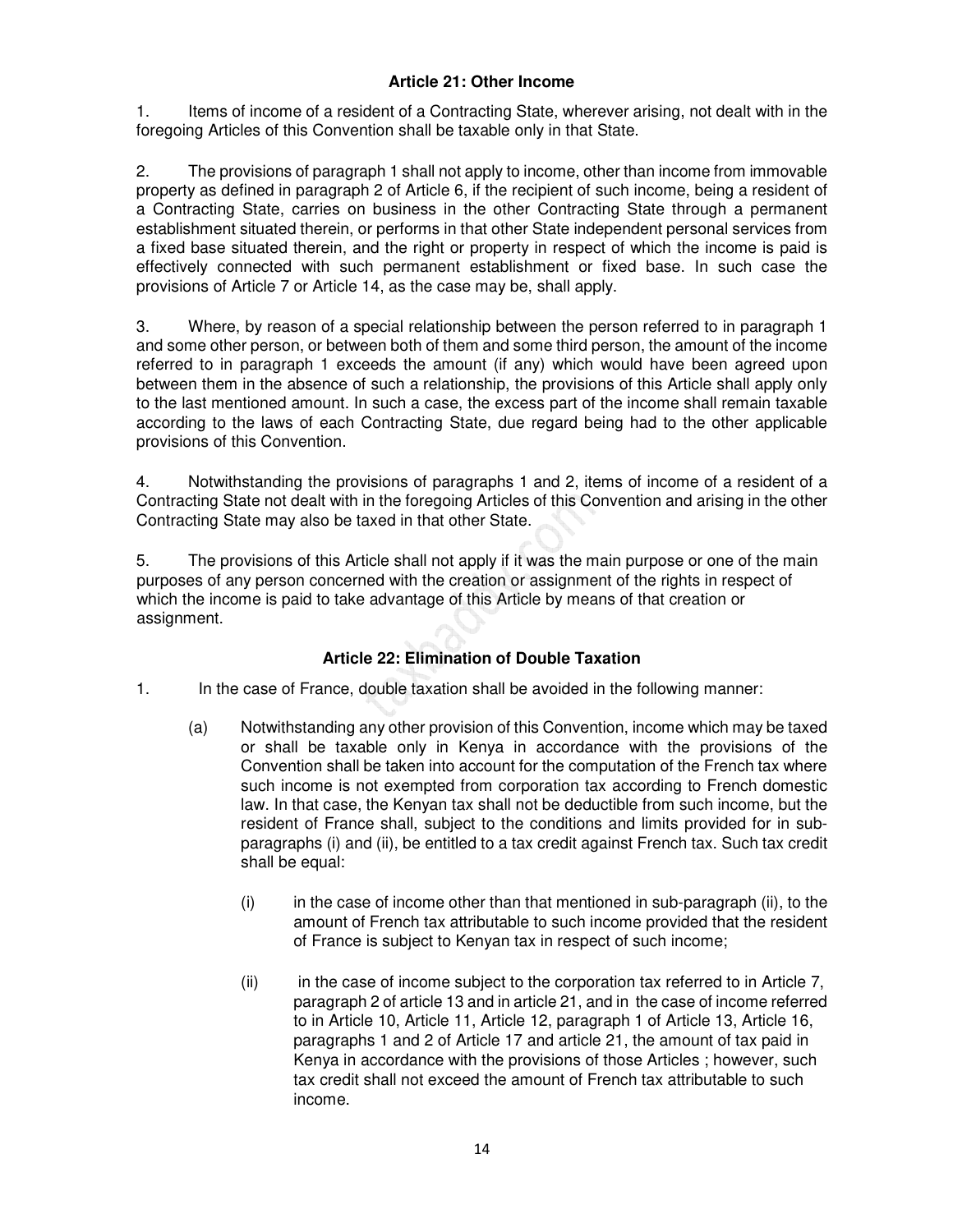(b) (i) It is understood that the term "amount of French tax attributable to such income" as used in sub-paragraph a) means:

> —where the tax on such income is computed by applying a proportional rate, the amount of the net income concerned multiplied by the rate which actually applies to that income;

—where the tax on such income is computed by applying a progressive scale, the amount of the net income concerned multiplied by the rate resulting from the ratio of the tax actually payable on the total net income taxable in accordance with French law to the amount of that total net income.

(ii) It is understood that the term "amount of tax paid in Kenya" as used in subparagraph a) means the amount of Kenyan tax effectively and definitively

borne in respect of the items of income concerned, in accordance with the

provisions of the Convention, by a resident of France who is taxed on those items of income according to the French law.

- 2. In the case of Kenya, double taxation shall be avoided in the following manner:
	- (a) where a resident of Kenya receives income derived from sources within France, which, in accordance with the provisions of this Convention, shall be taxable only in France and is exempt from Kenyan tax, then Kenya may, in calculating the tax on the remaining income of that person, apply the rate of tax which would have been applicable if the income derived from the sources within France had been not exempted;
	- (b) where a resident of Kenya receives income derived from sources within France, which, in accordance with the provisions of this Convention may be taxed in both Contracting States, then Kenya shall allow as a deduction from the tax on the income of that person an amount equal to the tax paid in France. Such a deduction, however, shall not exceed that part of the Kenyan tax as computed before the deduction is given, which is appropriate to the income derived from France.

3. Each of the Contracting States shall keep the right of taxing in accordance with its domestic law any income of its residents, the taxation of which is attributed to the other Contracting State, but which is not taken into account in the tax base in that State, in cases where such double exemption results from a divergent qualification of the income concerned.

#### **Article 23: Non-discrimination**

- 1. (a) Nationals of a Contracting State shall not be subjected in the other Contracting State to any taxation or any requirement connected therewith, which is other or more burdensome than the taxation and connected requirements to which nationals of that other State in the same circumstances, in particular with respect to residence, are or may be subjected. This provision shall, notwithstanding the provisions of Article 1, also apply to persons who are not residents of one or both of the Contracting States.
	- (b) For the purposes of sub-paragraph (a), it is understood that an individual, legal person, partnership or association who or which is a resident of a Contracting State is not placed in the same circumstances as an individual, legal person, partnership or association who or which is not a resident of that State ; this shall apply whatever the definition of nationality, even if legal persons, partnerships or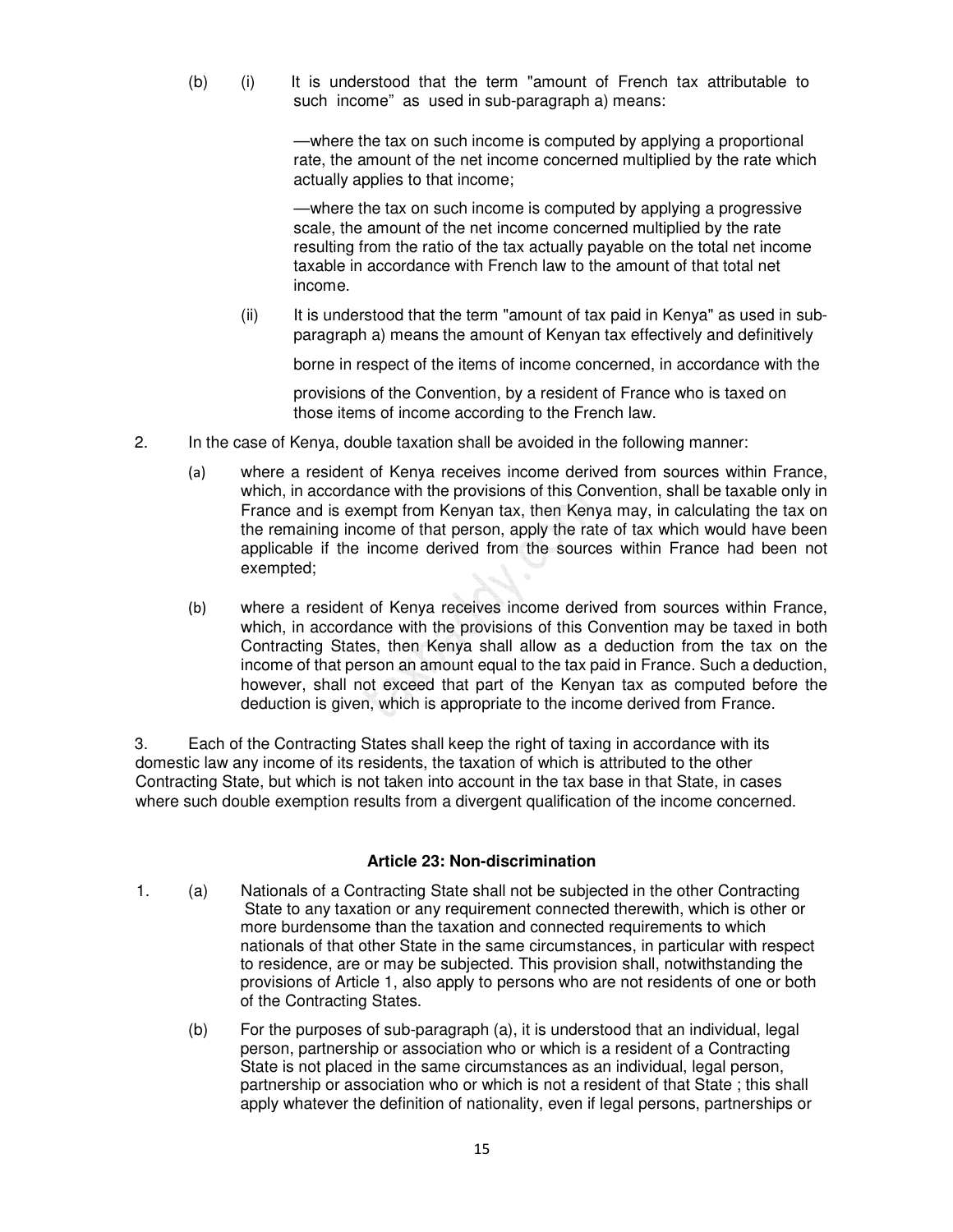associations are deemed to be nationals of the Contracting State of which they are residents.

2. The taxation of a permanent establishment that an enterprise of a Contracting State has in the other Contracting State, or of a fixed base that a resident of one Contracting State has available in the other Contracting State for the purpose of performing independent personal services, shall not be less favorably levied in that other State than the taxation levied on enterprises or residents of that other State carrying on the same activities. This provision shall not be construed as obliging a Contracting State to grant to residents of the other Contracting State any personal allowances, reliefs and reductions for taxation purposes on account of civil status or family responsibilities which it grants to its own residents.

3. Except where the provisions of paragraph 1 of Article 9, paragraph 5 of Article 11, or paragraph 5 of Article 12 apply, interest, royalties and other disbursements paid by an enterprise of a Contracting State to a resident of the other Contracting State shall be deductible, for the purpose of determining the taxable profits of that enterprise, under the same conditions as if they had been paid to a resident of the first-mentioned State. Similarly, any debts of an enterprise of a Contracting State to a resident of the other Contracting State shall, for the purpose of determining the taxable capital of that enterprise, be deductible under the same conditions as if they had been contracted to a resident of the first-mentioned State.

4. Enterprises of a Contracting State, the capital of which is wholly or partly owned or controlled, directly or indirectly, by one or more residents of the other Contracting State, shall not be subjected in the first-mentioned State to any taxation or any requirement connected therewith which is other or more burdensome than the taxation and connected requirements to which other similar enterprises of the first- mentioned State are or may be subjected.

5. The exemptions and other advantages provided by the tax laws of a Contracting State for the benefit of that State or local authorities or of their statutory bodies of either which carry on a non-business activity shall apply under the same conditions respectively to the other Contracting State or local authorities or to their statutory bodies which carry on the same or similar activity. Notwithstanding the provisions of paragraph 7, the provisions of this paragraph shall not apply to taxes or duties payable in consideration for services rendered.

6. The provisions of this Article shall, notwithstanding the provisions of Article 2, apply to taxes of every kind and description.

7. If any bilateral treaty or agreement between the Contracting States, other than this Convention, includes a non-discrimination clause or a most-favoured nation clause, it is understood that such clauses shall not apply in tax matters.

## **Article 24: Mutual Agreement Procedure**

1. Where a person considers that the actions of one or both of the Contracting States result or will result for him in taxation not in accordance with the provisions of this Convention, he may, irrespective of the remedies provided by the domestic law of those States, present his case to the competent authority of the Contracting State of which he is a resident or, if his case comes under paragraph 1 of Article 24, to that of the Contracting State of which he is a national. The case must be presented within three years from the first notification of the action resulting in taxation not in accordance with the provisions of the Convention.

2. The competent authority shall endeavour, if the objection appears to it to be justified and if it is not itself able to arrive at a satisfactory solution, to resolve the case by mutual agreement with the competent authority of the other Contracting State, with a view to the avoidance of taxation which is not in accordance with the Convention. Any agreement reached shall be implemented notwithstanding any time limits in the domestic law of the Contracting States.

3. The competent authorities of the Contracting States shall endeavour to resolve by mutual agreement any difficulties or doubts arising as to the interpretation or the application of the Convention. In particular, they may consult together to endeavour to agree to the same allocation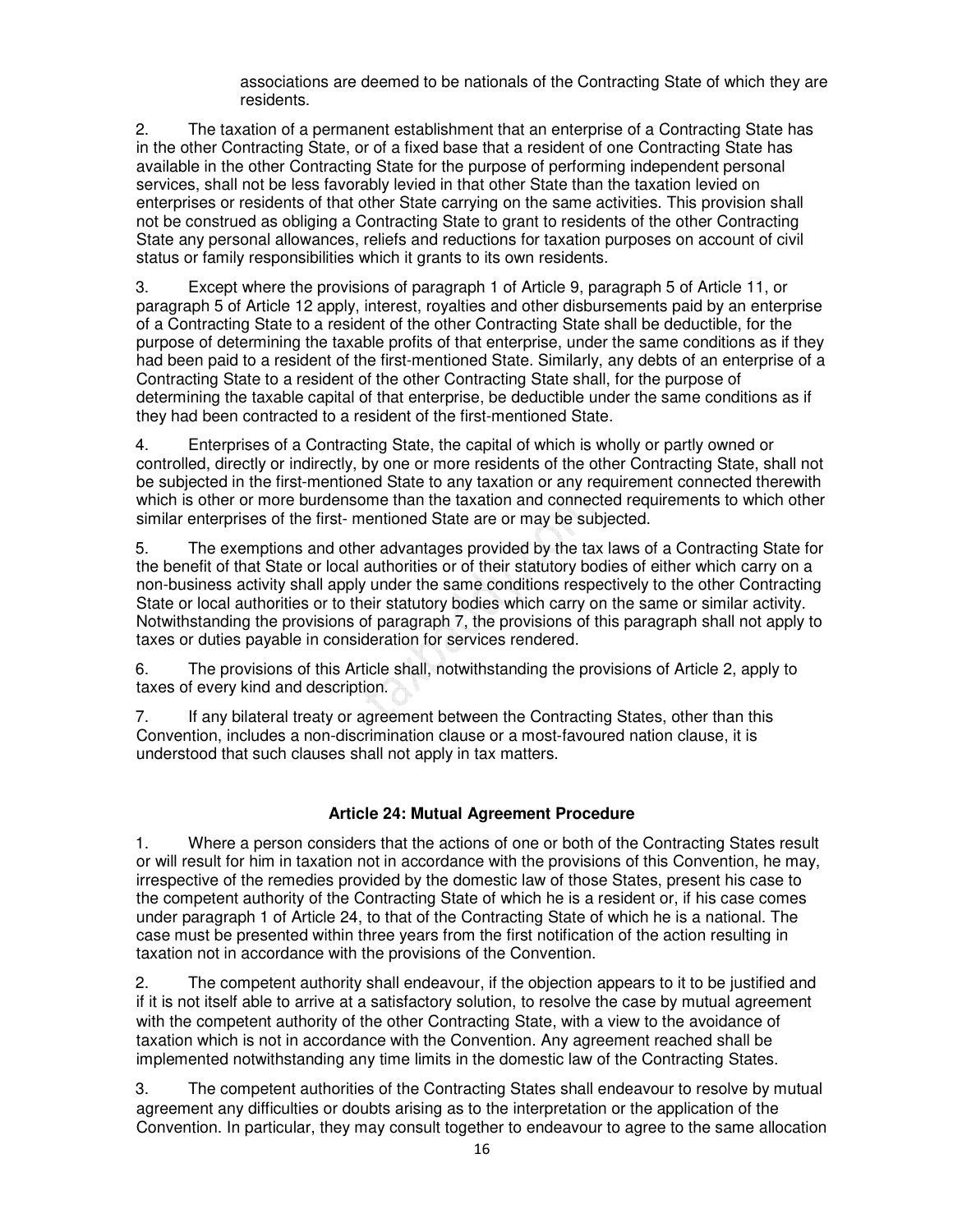of income between associated enterprises mentioned in Article 9. They may also consult together for the elimination of double taxation in cases not provided for in the Convention.

4. The competent authorities of the Contracting States may communicate with each other directly, including through a joint commission consisting of themselves or their representatives, for the purpose of reaching an agreement in the sense of the preceding paragraphs of this Article.

5. Notwithstanding any other bilateral treaty, agreement or Convention to which the Contracting States are parties, the tax issues between the Contracting States (including a dispute on whether this Convention applies) shall be settled only under this Article unless the competent authorities agree otherwise.

### **Article 25: Exchange of Information**

1. The competent authorities of the Contracting States shall exchange such information as is forseeably relevant for carrying out the provisions of this Convention or to the administration or enforcement of the domestic laws concerning taxes of every kind and description imposed on behalf of the Contracting States, or of their political subdivisions or local authorities, insofar as the taxation thereunder is not contrary to the Convention. The exchange of information is not restricted by Articles 1 and 2.

2. Any information received under paragraph 1 by a Contracting State shall be treated as secret in the same manner as information obtained under the domestic laws of that State and shall be disclosed only to persons or authorities (including courts and administrative bodies) concerned with the assessment or collection of, the enforcement or prosecution in respect of, the determination of appeals in relation to the taxes referred to in paragraph 1, or the oversight of the above. Such persons or authorities shall use information only for such purposes. They may disclose the information in public court proceeding or in judicial decisions.

3. In no case shall the provisions of paragraphs 1 and 2 be construed so as to impose on a Contracting State the obligation:

- (a) to carry out administrative measures at variance with the laws and administrative practice of that or the other Contracting State;
- (b) to supply information which is not obtainable under the laws or in the normal course of the administration of that or of the other Contracting State;
- (c) to supply information which would disclose any trade, business, industrial, commercial or professional secret or trade process, or information the disclosure of which would be contrary to public policy (order public).

4. If information is requested by a Contracting State in accordance with this Article, the other Contracting State shall use its information gathering measures to obtain the requested information, even though that other State may not need such information for its own tax purposes. The obligation contained in the preceding sentence is subject to the limitations of paragraph 3 but in no case shall such limitations be construed to permit a Contacting State to decline to supply information solely because it has no domestic interest in such information.

5. In no case shall the provisions of paragraph 3 be construed to permit a Contacting State to decline to supply information solely because the information is held by a bank, other financial institution, nominee or person acting in an agency or fiduciary capacity or because it relates to ownership interests in a person.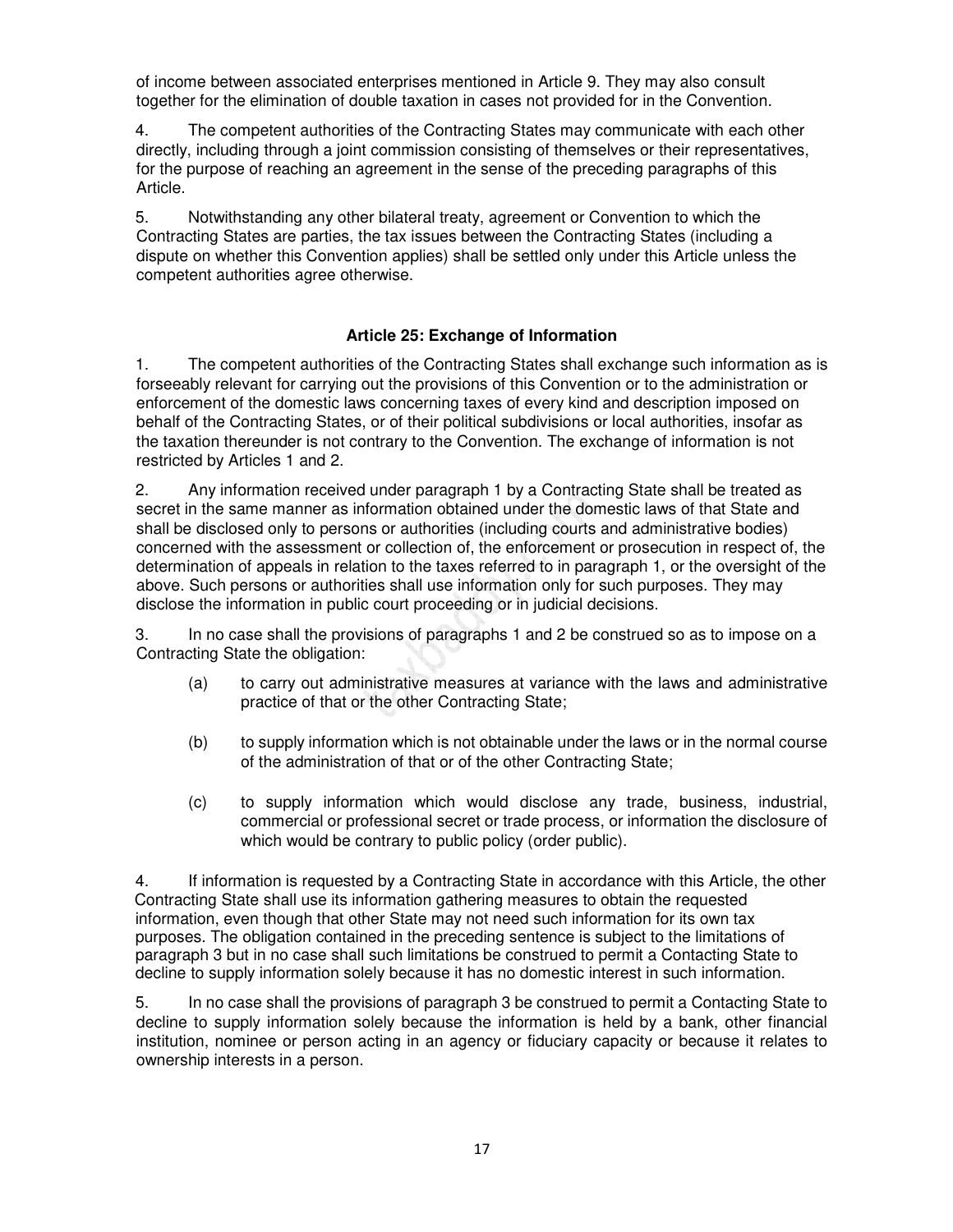### **Article 26: Members of Diplomatic Missions and Consular Officers**

1. Nothing in this Convention shall affect the fiscal privileges of members of diplomatic missions, of members of consular posts, and of members of permanent missions to international organizations under the general rules of international law or under the provisions of special agreements.

2. Notwithstanding the provisions of Article 4, an individual who is a member of a diplomatic mission, consular post or permanent mission of a Contracting State which is situated in the other Contracting State or in a third State shall be deemed for the purposes of the Convention to be a resident of the sending State if he is liable in the sending State to the same obligations in relation to tax on his total income and capital as are residents of that State.

3. The Convention shall not apply to international organizations, to organs or officials thereof and to persons who are members of a diplomatic mission, consular post or permanent mission of a third State, being present in a Contracting State and not liable in one of the Contracting State to the same obligations in relation to tax on their total income and capital as are residents of that State.

## **Article 27: Mode of Application**

1. The competent authorities of the Contracting States may settle jointly or separately the mode of application of the Convention.

2. In particular, in order to obtain, in a Contracting State, the benefits provided for in Articles 10, 11 and 12, the residents of the other Contracting State shall, unless otherwise settled by the competent authorities, present a form of certification of residence providing in particular the nature and the amount or value of the income concerned, and including the certification of the tax administration of that other State.

## **Article 28: Miscellaneous**

If any Agreement or Convention between Kenya and a member State of the Organization for Economic Co-operation and Development entering into force after the date of entry into force of this Convention provides that Kenya shall exempt from tax dividends, interest or royalties (either generally or in respect of specific categories of dividends, interest or royalties) arising in Kenya, or limit the tax charged in Kenya on such dividends, interest or royalties (either generally or in respect of specific categories of dividends, interest or royalties) to a rate lower than that provided for in paragraph 2 of Article 10, paragraph 2 of Article 11 or paragraph 2 of Article 12 of this Convention, such exemption or lower rate shall automatically apply to dividends, interest or royalties (either generally or in respect of those specific categories of dividends, interest or royalties) arising in Kenya and beneficially owned by a resident of France dividends, interest or royalties arising in France and beneficially owned by a resident of Kenya under the same conditions as if such exemptions or lower rate had been specified in those paragraphs. The competent authority of Kenya shall inform the competent authority of France without delay that conditions for application of this paragraph have been met.

#### **Article 29: Entry Into Force**

1. Each of the Contracting States shall notify to the other the completion of the procedures required as far as it is concerned for the bringing into force of this Convention. The Convention shall enter into force on the first day of the second month following the day when the latter of these notifications has been received. 2. The provisions of the Convention shall have effect: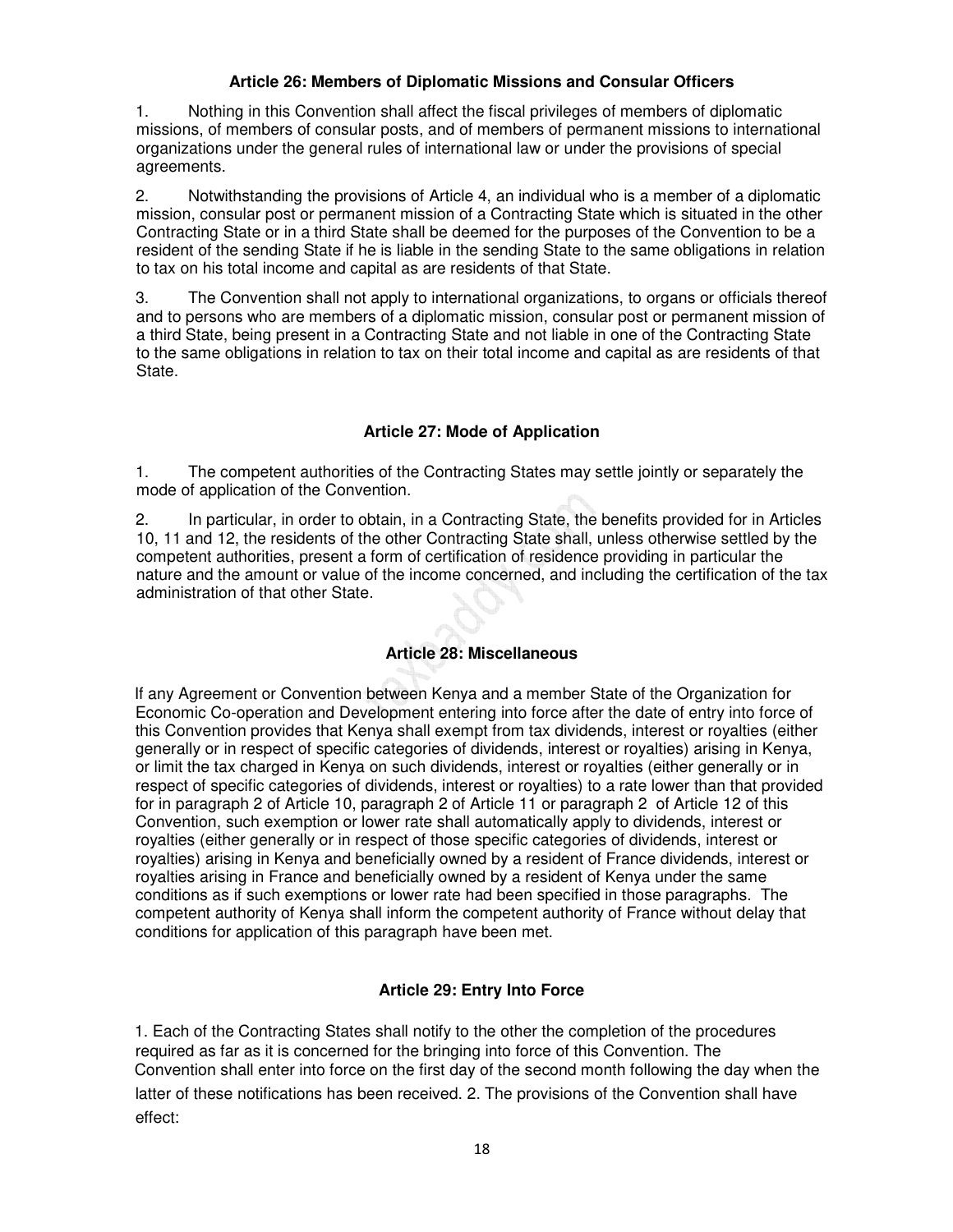- (a) in respect of taxes on income withheld at source, for amounts taxable after the calendar year in which the Convention enters into force;
- (b) in respect of taxes on income which are not withheld at source, for income relating, as the case may be, to any calendar year or accounting period beginning after the calendar year in which the Convention enters into force ;
- (c) in respect of the other taxes, for taxation the taxable event of which will occur after the calendar year in which the Convention enters into force.

#### **Article 30: Termination**

This Convention shall continue in effect indefinitely but either of the Contracting States may on or before the thirtieth day of June in any calendar year beginning after the expiration of a period of five years from the date of its entry into force, give the other Contracting State, through diplomatic channels, written notice of termination and, in such event, the Convention shall cease to have effect.

- (a) In Kenya
	- (i) in respect of taxes withheld at source, on amounts paid or credited to non– residents on or after the 1st day of January, in the calender year next following that in which the notice is given.
	- (ii) In respect of other taxes on income arising for the year of income next following that in which the notice of termination is given, and subsequent years.
- (b) In France
	- (i) in respect of taxes on income withheld at source, for amounts taxable after the calendar year in which the notice of termination is given;
	- (ii) in respect of taxes on income which are not withheld at source, for income relating, as the case may be, to any calendar year or accounting period beginning after the calendar year in which the notice of termination is given;
	- (iii) in respect of the other taxes, for taxation the taxable event of which will occur after the calendar year in which the notice of termination is given.

#### **PROTOCOL**

The Government of the French Republic and the Government of the Republic of Kenya on signing the Convention for the avoidance of double taxation and the prevention of fiscal evasion with respect to taxes on income have agreed on the following provisions which shall form an integral part of the Convention.

1. In respect of subparagraph (a) of paragraph 3 of Article 2, the tax on salaries is regulated by the provisions of the Convention applicable, as the case may be, to business profits or income from independent personal services.

2. In respect of subparagraph (b) of paragraph 1 of Article 3, it is understood that the French overseas departments ("departements d'Outre-mer") are: Guadeloupe, Martinique, Guyane and La Reunion.